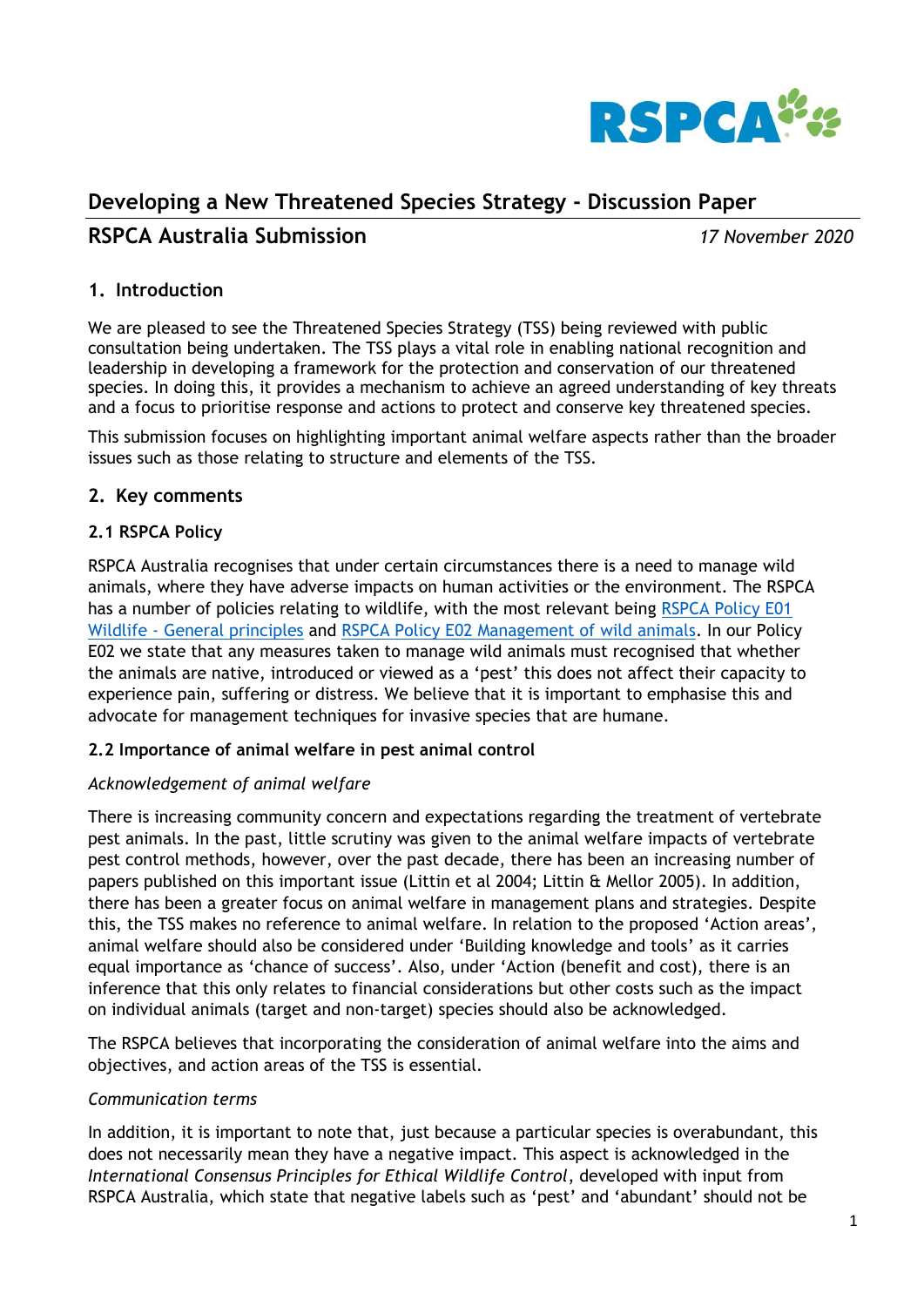applied to target species but rather based on the specifics of the situation (Dubois et al 2017). The RSPCA also supports the other six principles which underpin ethical wildlife control as outlined by Dubois et al (2017).

Furthermore to the use of 'labels', the RSPCA is also concerned that all too often, there is a strong focus on the numbers of animals per se which may be considered to be causing a problem, rather than the impact they are having. This focus also relates to 'kill numbers', which are often promoted as a means of demonstrating 'success' or progress regarding control, rather than evaluating the reduction of impacts.

Communications regarding the TSS can be challenging, with some concern that a strong emphasis has been placed on setting a target for the number of animals killed, rather than an 'impact' target that can demonstrate a direct improvement in threatened species survival in ecologically sensitive areas. In the past, this has been particularly evident in relation to feral cat control. The focus on the kill number also demonises feral cats and tends to suggest that this is the only method that should be used. The RSPCA advocates that kill target numbers are not used to promote feral cat and other feral species control programs but that the emphasis should be on the overall goal to protect and conserve threatened species. This switch in focus will also help the community to better understand why feral cat control is important as well as to include other threat abatement activities such as fox or rabbit control, which also needs to be considered. For example, declaring a 'war on cats' further polarises views in the community especially as many people refer to stray domestic cats as 'feral'. This causes concern and anxiety amongst cat owners and animal lovers and leads to victimisation of any cat, not just feral cats.

The RSPCA believes that the TSS should not focus on kill target numbers and the demonising of feral species but rather the achievement of the conservation goals.

#### *Relative humaneness model*

The relative humaneness model developed by Sharp and Saunders (2011) is an excellent resource that acknowledges the importance of animal welfare considerations relating to invasive species control by providing a useful practical tool for on-the-ground operators to be able to identify the most humane control methods available. To date, there has been limited promotion of the model and the associated species relative humaneness matrices and standard operating procedures. The RSPCA recommends that the TSS refer to the relative humaneness model and associated documents (i.e. species relative humaneness matrices and standard operating procedures) wherever relevant.

Further details of the model are available here: [http://www.pestsmart.org.au/a-model-for-assessing-the-relative-humaneness-of-pest](http://www.pestsmart.org.au/a-model-for-assessing-the-relative-humaneness-of-pest-animalcontrol-methods/)[animalcontrol-methods/](http://www.pestsmart.org.au/a-model-for-assessing-the-relative-humaneness-of-pest-animalcontrol-methods/)

#### **2.3 Other causes of species decline**

Whilst it is vital to manage predators and species who destroy habitat or compete for resources, it is also essential to address other key factors including climate change, and habitat loss and fragmentation. All animals including wildlife (University of Sydney 2020) can be directly and indirectly affected by climate change across terrestrial (land), aquatic (freshwater) (Pratchett et al 2011) and marine (saltwater) environments (Wild et al 2019). Many animals have and will continue to suffer and die from the effects of climate change (Fey et al 2015).

Although the TSS mentions climate change, the RSPCA urges that a greater emphasis of the importance of taking steps to mitigate the impact of climate change on conservation and biodiversity be included.

See attachment 1 for an overview of concerns relating to the impact of climate change on wildlife.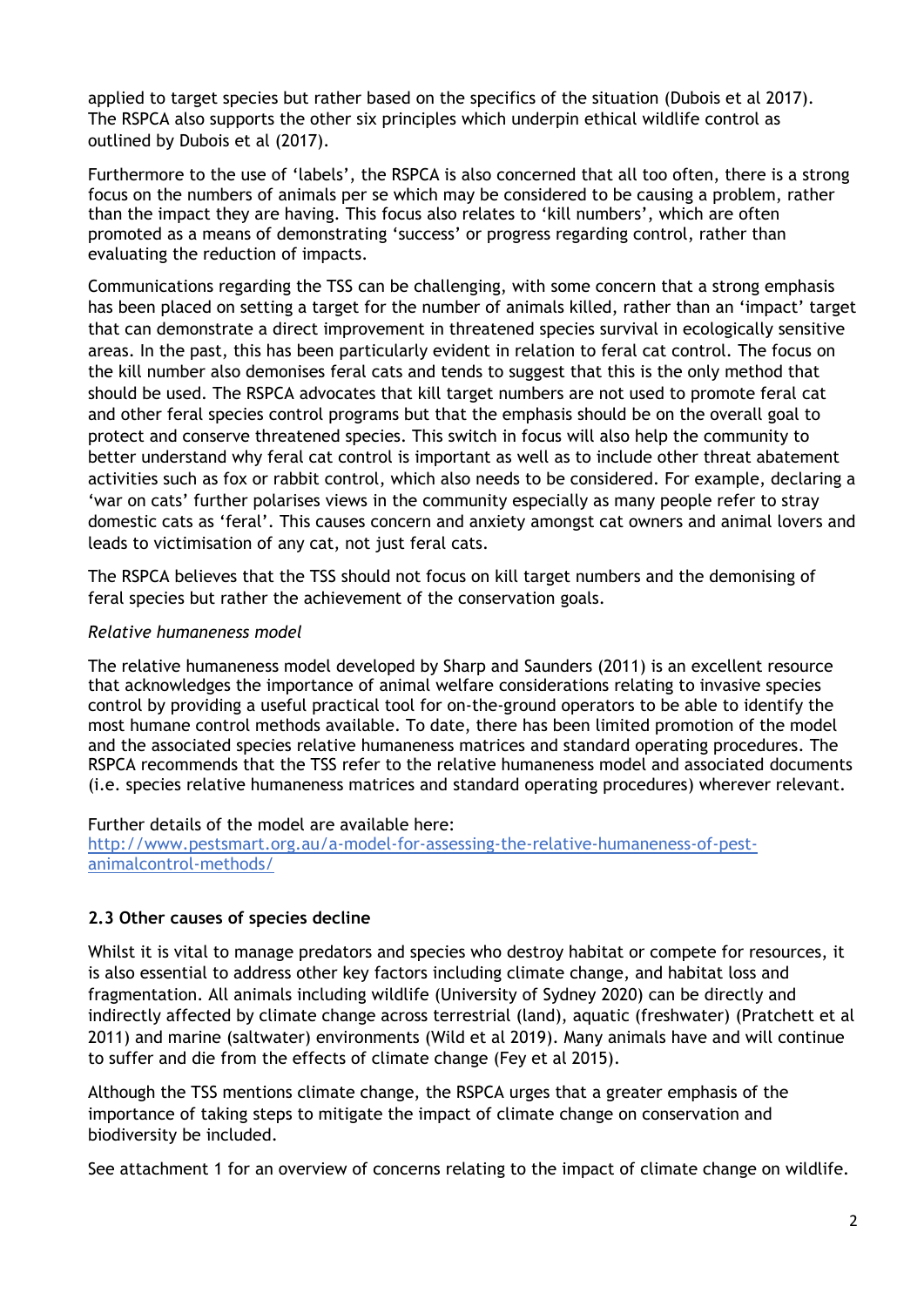The RSPCA advocates that the TSS includes a stronger emphasis on the need to address the impacts caused by climate change which influence threatened species survival.

## **2.4 Commonwealth leadership**

Several opportunities exist where commonwealth leadership could achieve significant benefits in relation to acknowledging and promoting humane practices in relation to invasive animal control, including:

- by supporting the continued development, review and implementation of national animal welfare codes and standard operating procedures for invasive animal control
- by encouraging states/territories to regulate these standards through animal welfare legislation
- by incorporating these standards into national pest animal action plans
- by ensuring humaneness assessments are an integral part of any commonwealth funded research into new control methods but also facilitating more research into humane and effective non-lethal methods
- by ensuring humaneness assessment of new toxins to be required for APVMA registration
- by ensuring control activities conducted on commonwealth land complies with these standards
- by incorporating a requirement for compliance as part of conditions for commonwealth government funded projects, particularly community-based action programs.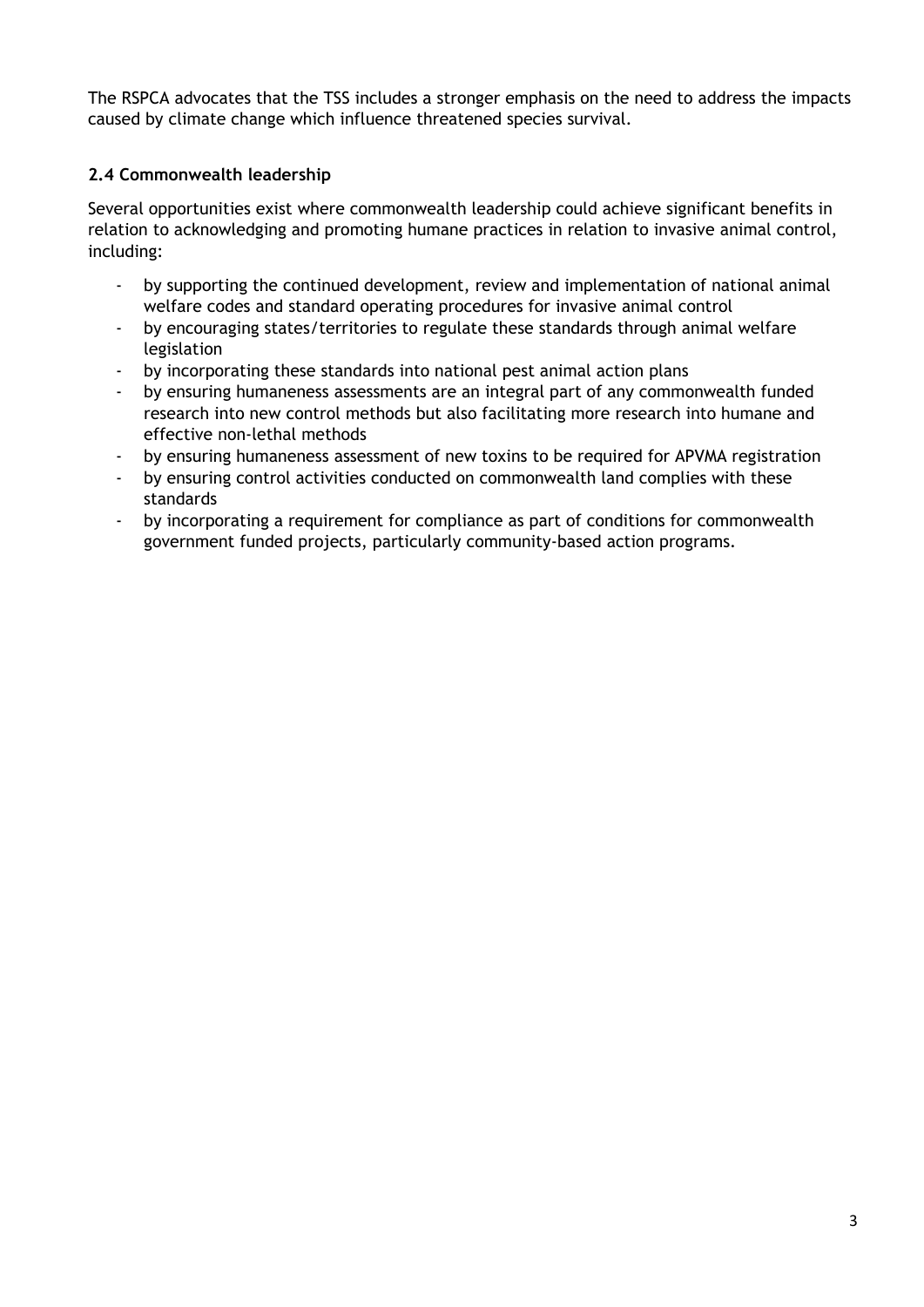# **Appendix 1: Examples of the impact of climate change on wildlife (RSPCA 2020).**

Mass mortalities involving the death of thousands of birds (McKechnie & Wolf 2010), fish (Vertessy et al 2019) and mammals (Welbergen et al 2014) have been linked to extreme weather events (e.g., heatwaves, bushfires). It is estimated that over 1 billion terrestrial mammals, birds and reptiles were killed in bushfires in 2019/2020 (University of Sydney 2020). Approximately 23,000 spectacled flying foxes (almost one third of the total population) died in a single heatwave event in 2018 (Mao et al 2019), one of many heat related bat mass mortality events recorded in Australia since the 1990s (Welbergen et al 2014). Up to 10,000 koalas (a third of the total NSW koala population) are feared to have died in the 2019/2020 bushfires and as many as 25,000 koalas (more than half the island's total koala population) died in the 2019/2020 Kangaroo Island bushfires (Redfearn 2020). These mass mortality events are perhaps the starkest illustration of the effects of climate change on the welfare of wildlife in Australia. The death of wildlife located over 50km away from bushfires due to smoke inhalation has been confirmed (Midena 2020). Extreme weather events are predicted to become more frequent and severe with climate change. Thus wildlife, at an individual and population level, are likely to suffer repeat trauma without time to recover.

In addition to direct trauma and death, climate change is likely to be associated with diminishing availability, quality and quantity of basic resources including tolerable ambient temperature, clean air, shelter, food and water (Steffen et al 2009). Unable to access these basic resources, wildlife may experience a range of negative affective states including fear, thirst and hunger. Concerns are held about wildlife dying from starvation in the aftermath of bushfires (Stirrat 2020). Wild animals who do not succumb immediately may suffer secondary complications such as kidney failure associated with heat related illness and dehydration (Rajewski 2020).

Generalist species (able to thrive in a variety of environments) may adapt to climate change (e.g., range shift (Fordham et al 2012). However, many native Australian animals are specialised to live in specific conditions and are therefore at high risk of extinction with individual animals suffering distress, debility and death in a changing climate (Steffen et al 2009). Other processes threatening wildlife (e.g., habitat loss and fragmentation, invasive species) also limit wild animals' ability to cope with the effects of climate change (Finn & Stephens 2017) and may have a cumulative detrimental effect (Hing et al 2016).

Migratory species are vulnerable to the effects of climate change. For example, a systematic review concluded that climate change will affect the timing of migratory behaviour and migratory species may face increased hazards across a destabilised network of sites (Robinson et al 2009).

Climate change leads to many animals being brought into captivity for rescue and rehabilitation some of whom may never be fit for release or for whom release sites are unviable (Stockwell 2020). Animals are brought into care due to immediate welfare concerns but by doing so, they are exposed to stressors such as capture, confinement, handling and transport (Hing et al 2014). Animals release after rehabilitation are exposed to stressors associated with translocation (Dickens et al 2010).

Climate change puts the welfare of wildlife in Australia's marine environment at risk. For example, a record-breaking marine heatwave off the coast of WA in 2011 led to mass mortalities of fish and up to 12.2% declines in the survival rates of Indo-Pacific bottlenose dolphins (Wild et al 2019). While there has been attention given to the destructive effects of climate change on Australian coral reefs, investigation is required into the impact on the welfare of the animals that inhabit those reefs.

The distribution and abundance of invasive species is also affected by climate change (Fordham et al 2012). From an animal welfare perspective, this may increase the number of animals harmed by invasive species (e.g. preyed upon, poisoned by) and the number of target and non-target animals affected by control methods.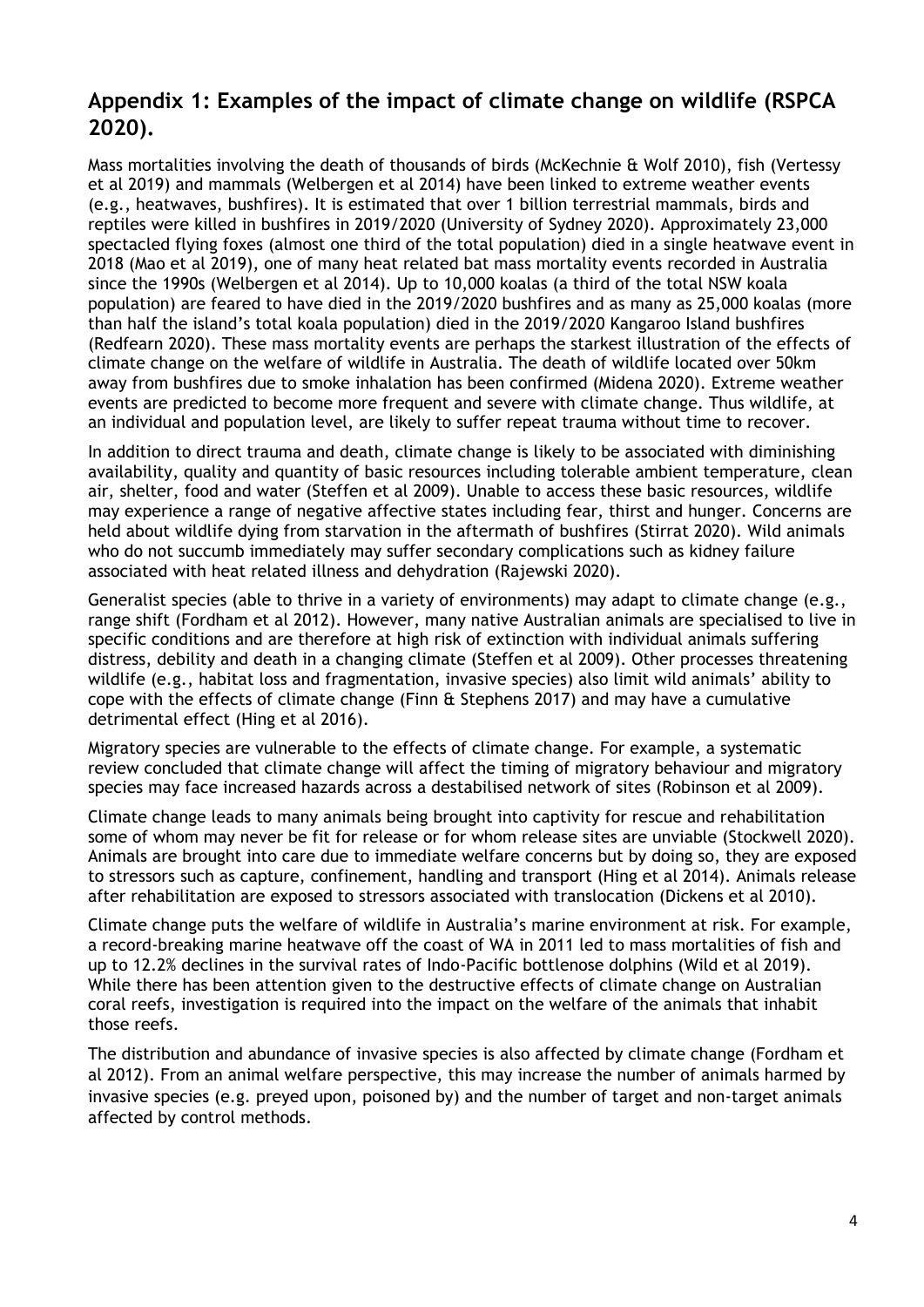# **References**

Dickens MJ et al (2010) Stress: an inevitable component of animal translocation. Biological Conservation 143:1329–1341.

Dubois S et al (2017) International consensus principles for ethical wildlife control. Conservation Biology 31:753–760

Fey SB et al (2015) Recent shifts in the occurrence, cause, and magnitude of animal mass mortality events. Proceedings of National Academy of Science 112:1083–1088.

Finn HC & Stephens NS (2017) The invisible harm: land clearing is an issue of animal welfare. Wildlife Research 44:377–391.

Fordham DA, et al (2012) Modelling range shifts for invasive vertebrates in response to climate change. Wildlife Conservation Changing Climate 86–108.

Hing, S (2014) A review of factors influencing the stress response in Australian marsupials. Conservation Physiological 2, 10.1093/conphys/cou027.

Hing S et al (2016) The relationship between physiological stress and wildlife disease: consequences for health and conservation. Wildlife Research 43:51–60.

Littin K & Mellor D (2005) Strategic animal welfare issues: ethical and animal welfare issues arising from the killing of wildlife for disease control and environmental reasons. Scientific and Technical Review of the Office International des Epizooties 24(2):767-782.

Littin KE et al (2004) Animal welfare and ethical issues relevant to the humane control of vertebrate pests. New Zealand Veterinary Journal 52:1-10.

Mao F (2019) How 'one-third' of a bat population died in two days. BBC News. Available: <https://www.bbc.com/news/world-australia-46859000> .

McKechnie AE & Wolf BO (2010) Climate change increases the likelihood of catastrophic avian mortality events during extreme heat waves. Biological Letters 6: 253–256.

Midena K (2020) Native Australian smoky mouse becomes first species to be killed from bushfire smoke inhalation. ABC News. Available: [https://www.abc.net.au/news/2020-02-27/smoky-mice-die-from-bushfire](https://www.abc.net.au/news/2020-02-27/smoky-mice-die-from-bushfire-smoke-inhalation/12005790)[smoke-inhalation/12005790](https://www.abc.net.au/news/2020-02-27/smoky-mice-die-from-bushfire-smoke-inhalation/12005790) .

Pratchett MS et al (2011) Contribution of climate change to degradation and loss of critical fish habitats in Australian marine and freshwater environments. Marine and Freshwater Research 62:1062–1081.

Rajewski G (2020) An S.O.S. for Australian Wildlife. Tufts Now. Available: [https://now.tufts.edu/articles/sos](https://now.tufts.edu/articles/sos-australian-wildlife)[australian-wildlife.](https://now.tufts.edu/articles/sos-australian-wildlife)

Readfearn G (2020) Kangaroo Island bushfires: grave fears for unique wildlife after estimated 25,000 koalas killed. The Guardian. Available: [https://www.theguardian.com/australia-news/2020/jan/07/kangaroo](https://www.theguardian.com/australia-news/2020/jan/07/kangaroo-island-bushfires-grave-fears-for-unique-wildlife-after-estimated-25000-koalas-killed)[island-bushfires-grave-fears-for-unique-wildlife-after-estimated-25000-koalas-killed](https://www.theguardian.com/australia-news/2020/jan/07/kangaroo-island-bushfires-grave-fears-for-unique-wildlife-after-estimated-25000-koalas-killed) .

Robinson RA et al. (2009) Travelling through a warming world: climate change and migratory species. Endangered Species Research 7:87–99.

RSPCA (2020) Climate change and animal welfare – Research Report. RSPCA Australia, Canberra, ACT, Australia.

[https://kb.rspca.org.au/wp-content/uploads/2020/05/Climate-Change-and-Animal-Welfare-RSPCA-Australia-](https://kb.rspca.org.au/wp-content/uploads/2020/05/Climate-Change-and-Animal-Welfare-RSPCA-Australia-Research-Report-May-2020.pdf)[Research-Report-May-2020.pdf](https://kb.rspca.org.au/wp-content/uploads/2020/05/Climate-Change-and-Animal-Welfare-RSPCA-Australia-Research-Report-May-2020.pdf)

Sharp T & Saunders G (2011) A Model for Assessing the Relative Humaneness of Pest Animal Control Methods. Second Edition. Australian Government Department of Agriculture, Fisheries and Forestry: Canberra, ACT, Australia. Available: [http://www.daff.gov.au/animal-planthealth/welfare/aaws/humaneness-of-pest-animal](http://www.daff.gov.au/animal-planthealth/welfare/aaws/humaneness-of-pest-animal-control-methods)[control-methods](http://www.daff.gov.au/animal-planthealth/welfare/aaws/humaneness-of-pest-animal-control-methods)

Steffen W et al (2009) Australia's biodiversity and climate change - a strategic assessment of the vulnerability of Australia's biodiversity to climate change. A report to the Natural Resource Management Ministerial Council commissioned by the Australian Government. CSIRO Publishing. Available:

[https://www.environment.gov.au/system/files/resources/eab369d6-76f9-46c8-beb4-](https://www.environment.gov.au/system/files/resources/eab369d6-76f9-46c8-beb4-aaae8ece112e/files/biodiversity-vulnerability-assessment.pdf)

[aaae8ece112e/files/biodiversity-vulnerability-assessment.pdf.](https://www.environment.gov.au/system/files/resources/eab369d6-76f9-46c8-beb4-aaae8ece112e/files/biodiversity-vulnerability-assessment.pdf)

Stirrat C (2020) Massive food drop to help save endangered wallabies in fire-affected areas. The Sydney Morning Herald. Available: [https://www.smh.com.au/environment/conservation/massive-food-drop-to-help](https://www.smh.com.au/environment/conservation/massive-food-drop-to-help-save-endangered-wallabies-in-fire-affected-areas-20200112-p53qss.html)[save-endangered-wallabies-in-fire-affected-areas-20200112-p53qss.html](https://www.smh.com.au/environment/conservation/massive-food-drop-to-help-save-endangered-wallabies-in-fire-affected-areas-20200112-p53qss.html)*.*